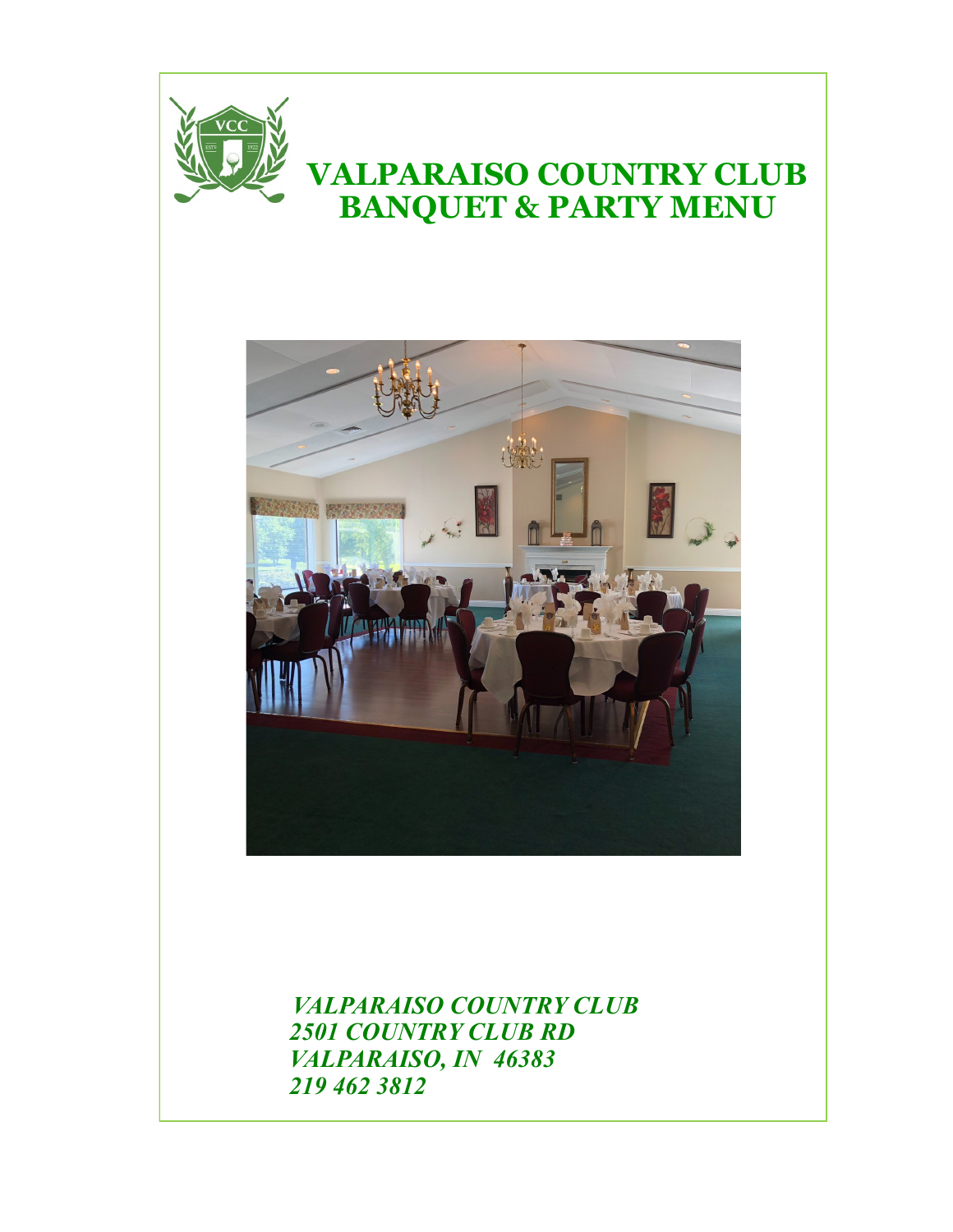## Buffet Style Options

Breakfast Buffet ......\$17 (Minimum of 25 guests) \*Scrambled eggs, brown sugar bacon, sausage patties, breakfast potatoes,

biscuits and gravy, fresh fruit & sweet orange bread (Includes coffee, hot tea, orange juice, water)

# Buffet or Family Style......\$22 (Minimum of 25 guests)

FIRST COURSE (CHOICE OF 1) **(**Includes dinner rolls & whipped butter**)**

\*Garden salad tossed with tomato, cucumber, croutons, cheese \*Spring mix salad with tomato, cucumber, red onions, radishes

\*Caesar salad with parmesan, cherry tomatoes and croutons

#### SECOND COURSE (Choose 2)

- \*Roasted garlic mashed potatoes \*Mac and cheese
- 
- \*Herb roasted Yukon gold potatoes \*Seasonal vegetables
- 
- 
- 
- \*Country fried potatoes \*Green beans (garlic or bacon & onion)
	-
- \*Au gratin potatoes \*Maple glazed brussel sprouts
- \*Garden blend rice \*Baby carrots (honey & brown sugar glaze)

#### THE MAIN COURSE (Choice of 1) add \$4.oo for 2nd entree

- \*Herb roasted airline chicken \*Bacon wrapped meatloaf \*Slow braised Pot roast w/gravy \*Roasted turkey w/gravy \*Cajun chicken w/ rice \*Baked lemon pepper cod \*Rosemary & sage crusted pork loin \*Roasted turkey w/ gravy \*Coffee rubbed pork ribeye \*Sausage and peppers w/ pasta \*Baby back ribs (add \$2.00) \*Sweet bourbon glazed salmon
	-
	-
	-
	-
	-
	-

#### DESSERTS (Choice of 1)

- 
- 
- \*Bread pudding \*Tiramisu
- 
- \*Hot fudge brownie \*Chocolate sheet cake
- \*Apple cobbler \*Carrot sheet cake
	-
- \*Assorted mini cheesecakes \*Chocolate Lava cakes (add \$2.00)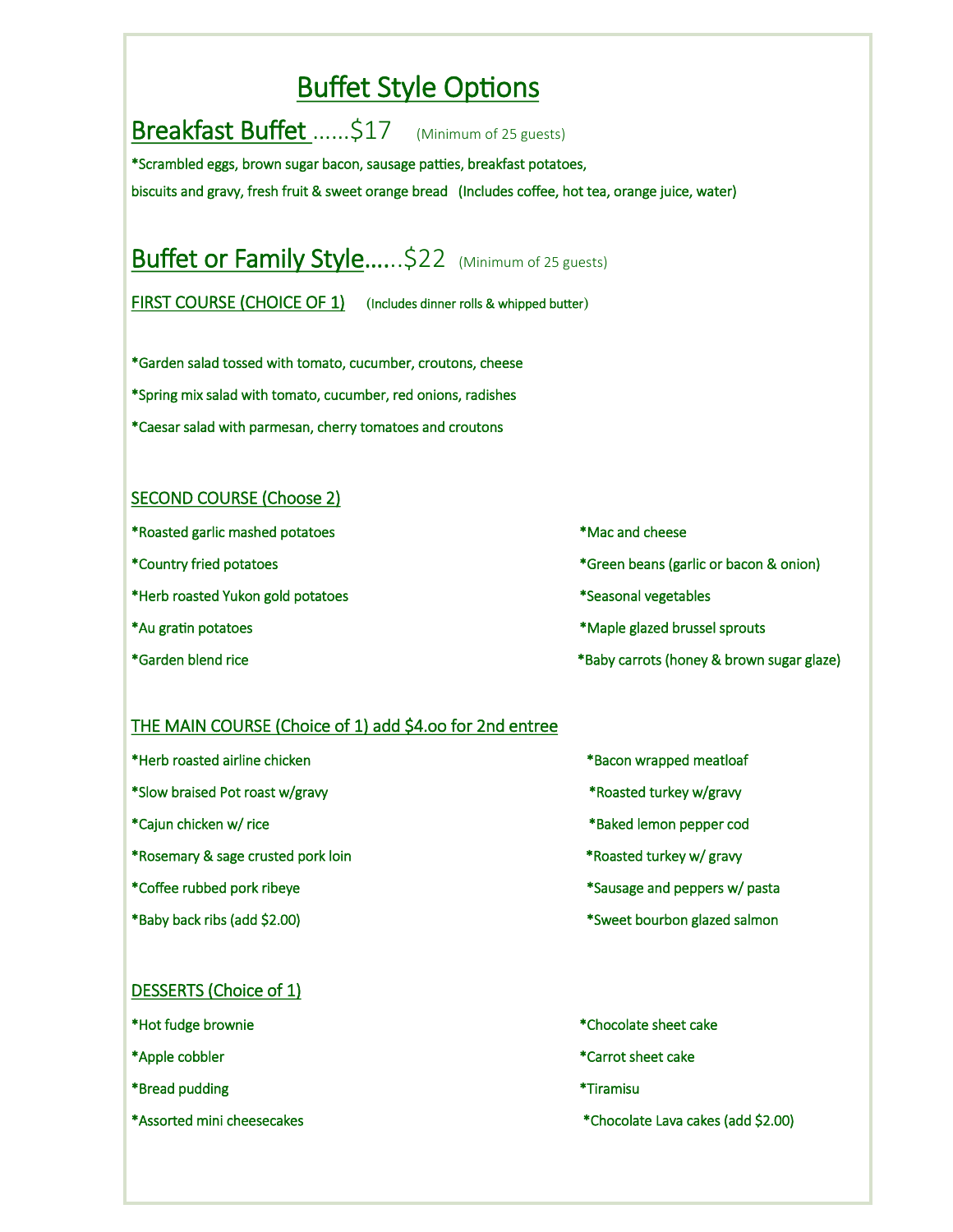#### ALA CARTE TRAYS

Fresh Seasonal Fruit Tray \$50 / \$100/ \$150 Fresh Seasonal Vegetables \$50/ \$100/ \$150 Assorted Cheese Tray \$50/ \$100/ \$150 Assorted Cookie Tray \$50/ \$100/ \$150

### Specialty Lunch Buffets

## Deli- Meats Buffet……\$ 18

Sliced smoked ham, roasted turkey breast, assorted sliced cheeses, potato chips, potato salad, lettuce, tomatoes, red onions, pickles, condiments, assorted breads, rolls and cookies

### Texas Style BBQ Buffet …...\$ 24

BBQ pulled pork, BBQ brisket, seasoned potato wedges, Texas style baked beans, corn bread w/butter

Southern Fried Chicken Picnic Buffet ….\$20 Southern fried chicken, roasted garlic mashed potatoes, green beans w/ bacon and onions, cornbread w/butter. Served with seasonal cobbler

Chicago Style Pizza Buffet …… \$22

Various pizzas, penne pasta w/marinara, garlic bread, Caesar salad

Southwestern Taco Bar ……22 Beef taco meat, shredded chicken meat shredded cheese, pico de gallo, shredded lettuce, sour cream, guacamole, refried beans, Mexican rice, flour and corn tortillas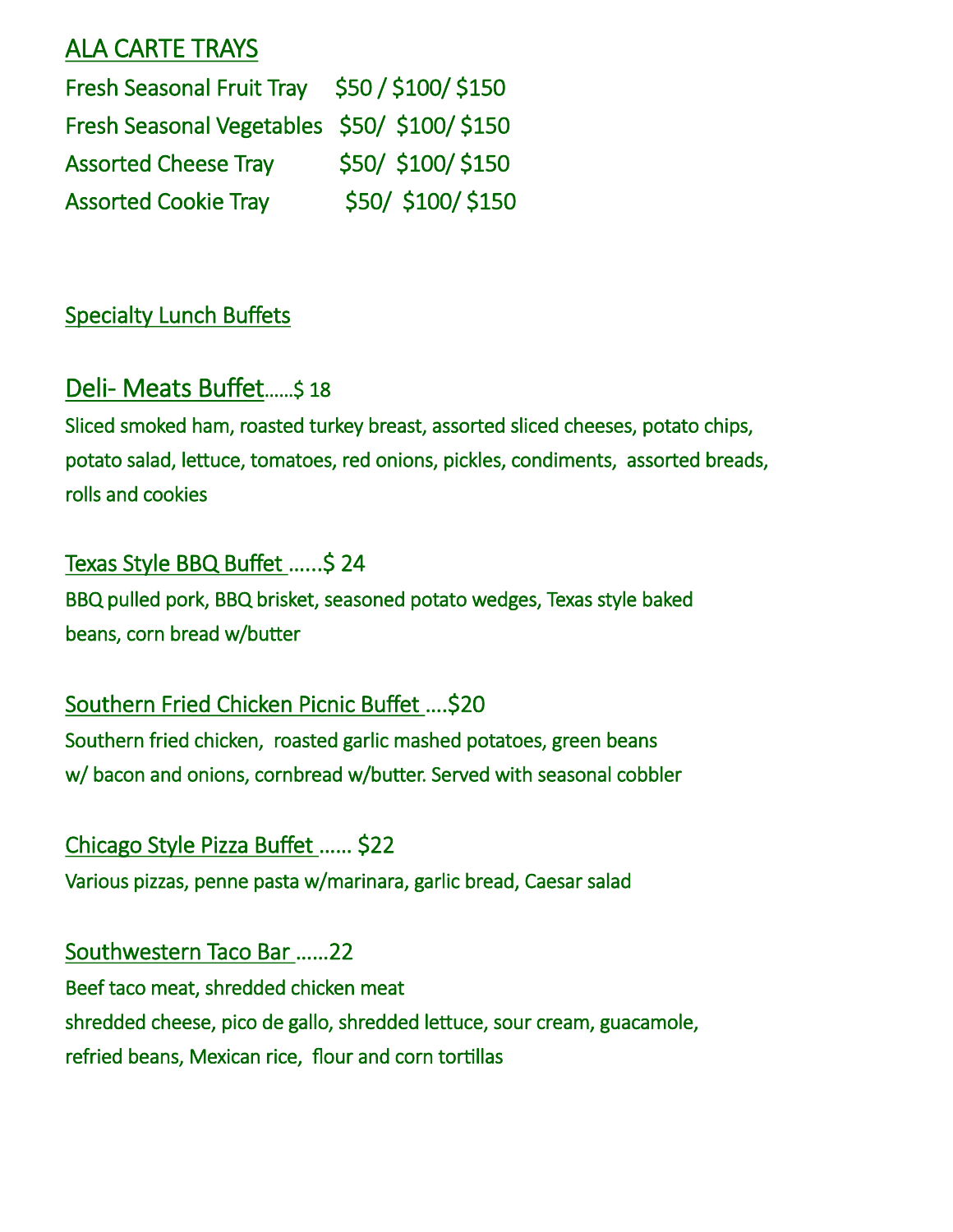# *Luncheon Plated Selections*

| Slow roasted pot roast<br>Braised pot roast with carrots, celery, onions, roasted garlic mashed,<br>sautéed green beans         | \$20 |
|---------------------------------------------------------------------------------------------------------------------------------|------|
| Chicken Picatta<br>Roasted Chicken Cutlets, Roasted garlic potatoes, seasonal vegetables<br><b>Caper and Lemon Butter Sauce</b> | \$18 |
| Grilled ribeye steak<br>10 ounce grilled choice ribeye steak, roasted garlic mashed, seasonal<br>vegetables                     | \$22 |
| Bourbon glazed salmon<br>Bourbon glazed salmon, garden blend rice, seasonal vegetables                                          | \$20 |
| Lemon pepper tilapia<br>Lemon pepper baked tilapia, garden blend rice, seasonal Vegetables                                      | \$18 |
| Cajun chicken<br>Grilled Cajun chicken breasts, garden blend rice, seasonal vegetables                                          | \$18 |
| Cheese Tortellini<br>Roasted Peppers, Artichokes, Capers, Sun Dried Tomatoes,<br>Olives, Basil Pesto Cream Sauce                | \$16 |

Vegetarian options available upon request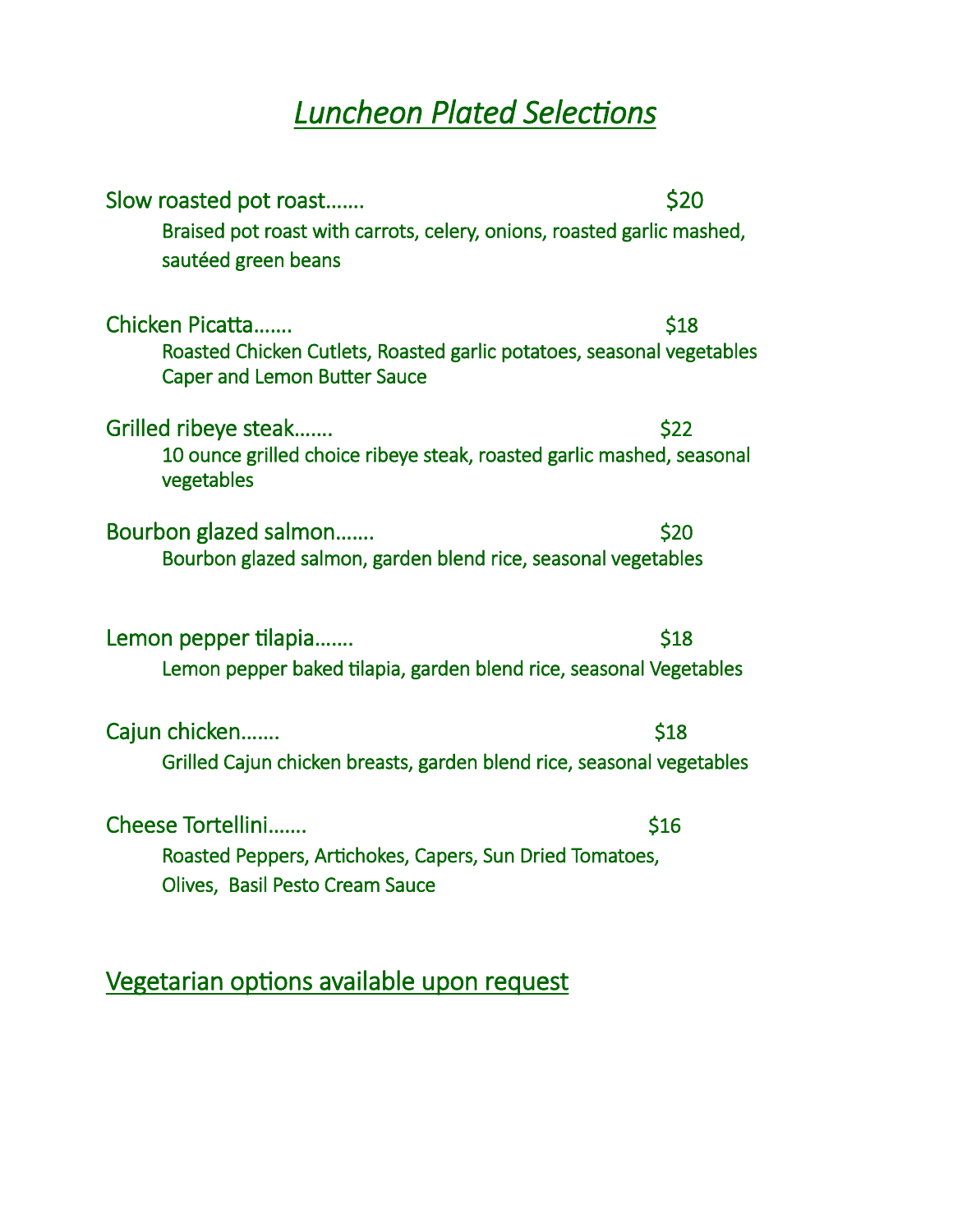# Dinner Plated Options

Includes 2 side options add choice of salad or soup (+\$1.00)

Pan Roasted Chicken - \$22.00. Airline chicken breasts smothered in a fresh herb cream sauce

Grilled Pork Chop (Espresso Crusted or Cajun) - \$22.00

Bourbon Glazed Salmon - \$24.00 Atlantic Salmon with Sweet Bourbon Glaze

1/2 Slab Baby Back Ribs \$ 20.00 Slowly braised Baby back ribs with our bbq sauce

Filet Mignon - \$26.00 6 ounce tenderloin of beef

Hand Cut Ribeye - \$26.00 12 ounce hand cut choice ribeye steak

Braised Short Rib - \$22.00 Red wine braised boneless short rib

Sides: Baked Potato Herb Roasted Potatoes Roasted Garlic Mashed Potatoes Seasonal Vegetables Green Beans Brussel Sprouts (+\$1.00) Mac n Cheese (+\$2.00)

Soups and Salads: House Salad with Tomato, Cucumber, Red Onions, and Radishes Caesar Salad with Parmesan, Cherry Tomatoes, and Croutons Corn Chowder Chicken and Wild Rice Broccoli Cheddar Potato Bacon Desserts: Ice Cream \$4 Vanilla, Strawberry or Lime Sherbet Brownie A La Mode \$6.00 Chocolate Cake or Carrot Cake \$6.00